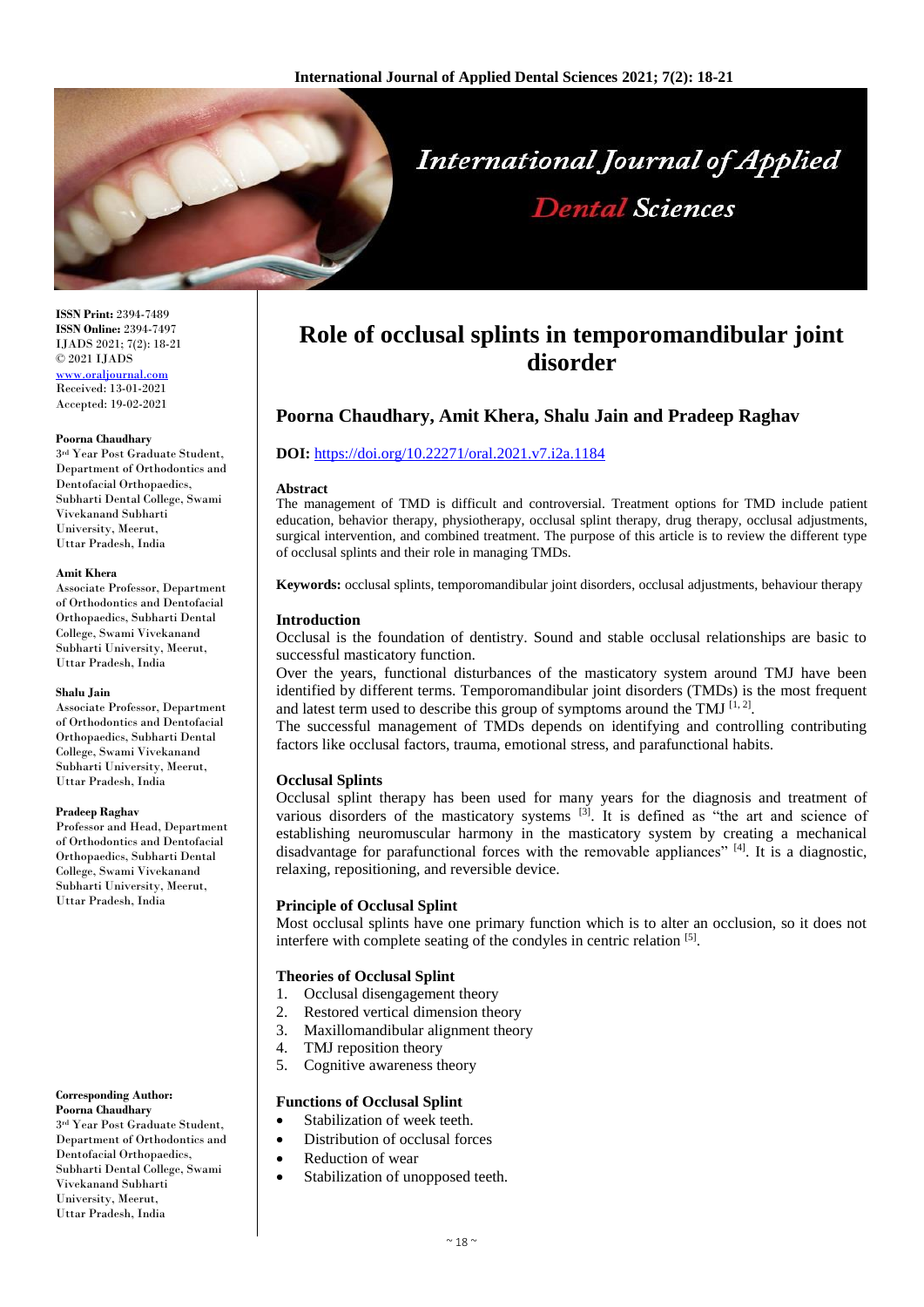### **Limitation of Occlusal Splint**

It cannot cause effects that violate mechanical laws. Hence it does not unload the condyles. The popular claim that a posterior occlusal splint can distract condyles violates facts of anatomy, laws of physics, and clinical data.

### **Classification of Occlusal Splint**

### **A. According to Dawson [5]**

# **a. Permissive splints or muscle deprogrammer**

- They are designed to unlock condyle to slide freely into centric relation. Hence occlusion is unlocked by removing deflecting tooth inclines.
- They have a smooth surface that can face either the upper or lower arch if the mandible can freely get positioned into centric relation.

### **b. Directive splint or non-permissive splint**

- They are designed to direct condyle to a predetermined position.
- The main purpose of this appliance is to position or align condyle-disc assemblies.
- Hence, they should be used in intracapsular TMDs.

### **c. Pseudo permissive splints**

### **i. Soft splints**

- They are designed to achieve even and simultaneous contact with opposing teeth.
- They are usually adapted to the upper arch.
- The resilient material is used for their fabrication.
- As it is quick to fabricate hence it can be used as an emergency treatment for acute TMD patients.

### **ii. Hydrostatic splint**

- They are designed to balance the biting pressure by employing water.
- A sequence of reorganization spreads through the stomatognathic system when the hydrostatic cell is inserted between the arches.
- By the distribution of fluid within the cell, all occlusal disharmonies are compensated automatically.

# **B. According to Okeson [6]**

## **a. Muscle relaxation appliance or stabilization appliance**

- Other names for this appliance are superior repositioning splint, the Tanner appliance, the Michigan splint, the Fox appliance, or the centric relation appliance.
- This splint provides an optimal occlusal relationship in the masticatory system.
- In optimal position- condyles are musculoskeletally stable and simultaneously teeth are contacting with canine disocclusion of posterior teeth during eccentric movement.

### **b. Anterior repositioning appliance or Orthopaedic repositioning appliance**

- This splint affects the physiological topographical relationship of the disc condyle complex.
- It induces a therapeutic mandibular position which is forward to the maximum intercuspation position of the patient.
- Hence, it places the mandible and TMJ into an anterior position which reduces the TMJ click that occurs on opening and closing of the jaw.

### **c. Anterior bite plane**

- An anterior bite plane is a hard-acrylic appliance worn over the maxillary teeth.
- It provides contact with only the mandibular anterior teeth.
- It eliminates the influence of posterior teeth in the function or dysfunction of the masticatory system by disengaging them.

### **d. Posterior bite plane**

- The posterior bite plane is usually fabricated for the mandibular teeth.
- It consists of areas of hard acrylic which are located over the posterior teeth and

connected by a cast metal lingual bar.

 The main goals of the posterior bite plane are to achieve major alterations in the vertical dimension and mandibular repositioning

### **e. Pivoting appliance**

- The pivot splint is also known as a distraction splint.
- The pivot splint was introduced by Krough-Poulsen.
- It is a hard-acrylic appliance that covers one arch and usually provides a single posterior contact in each quadrant.
- This contact is usually established as far posteriorly as possible.
- The proposed effect is that the condyles are pulled downward upon clenching on the pivot, thereby relieving traumatic load and giving the disc freedom to reassume a normal position.

## **C. Others**

## **a. Bitewing according to Shore**

• This splint has a design similar to the stabilization splint but does not

extent onto the facial or buccal surfaces of the teeth and covers the

entire palatal area.

 It may be preferred by some patients who need to use the splint during the daytime, for esthetic reasons, because it can be made less visible

## **b. Cap splint**

- A cap splint can be described as an intermediary between a splint and a bridge.
- It is useful for temporary reconstruction before a final decision
	- about design, vertical surface in hard acrylic

## **c. NTI (Nociceptive Trigeminal Inhibition) Tension Suppression System**

- This was given by Dr. James Boyd.
- The direct stimulation of the periodontal ligament of the lower incisors activates a feedback loop, which significantly limits the contraction intensity of the closing muscles

### **d. Splint for protection of oral tissue**

- The most common reason for making a splint is to protect the teeth from excessive abrasion in bruxers.
- Several variations of splints are designed to protect cheeks and tongue in patients with oral parafunctional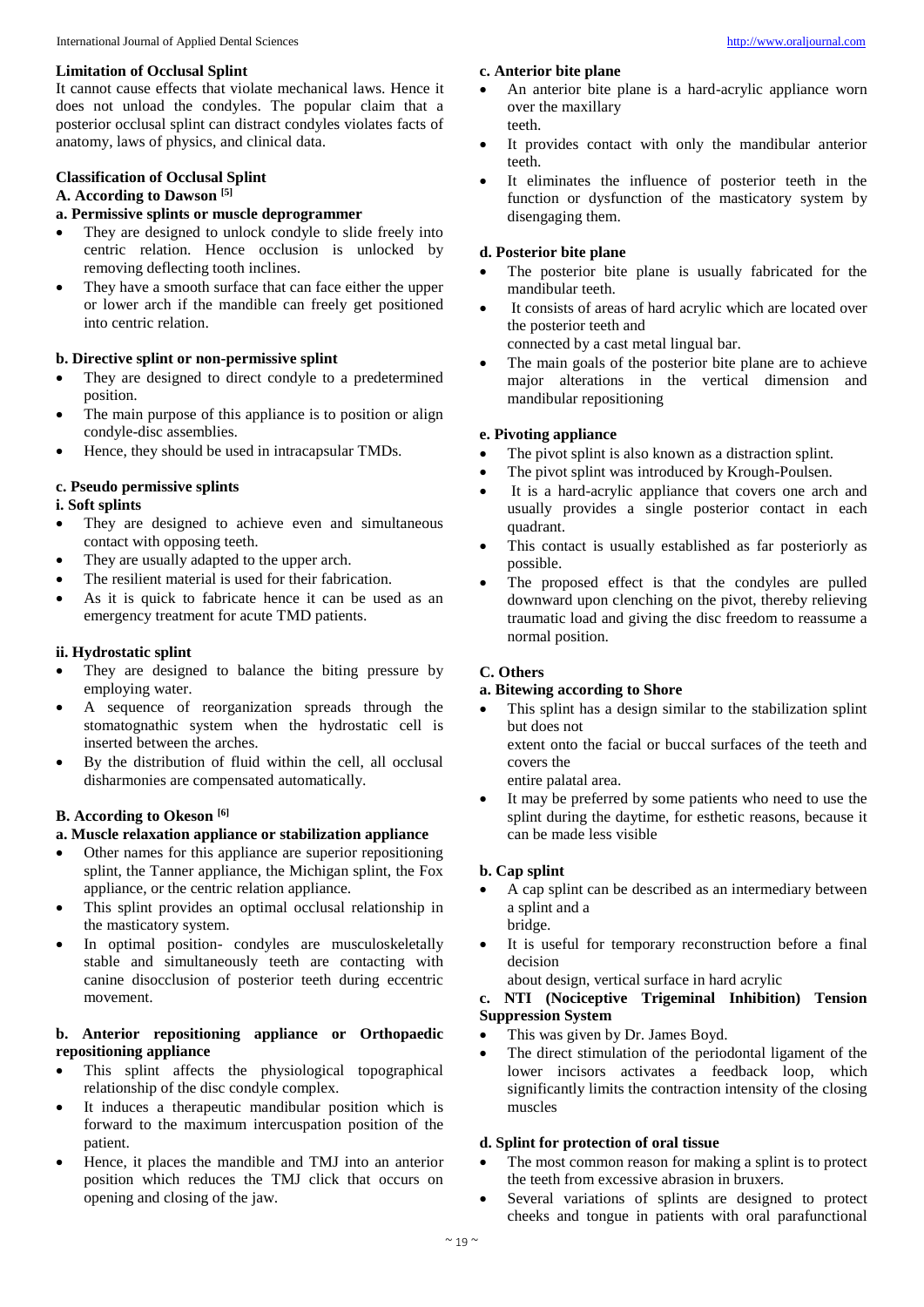(such as cheek biting or tongue thrust).

#### **e. Combination splint**

- Missing teeth can easily be replaced by adding artificial teeth to the splint.
- A Shore splint can function as a temporary partial denture by
	- adding artificial teeth.
- There are numerous combinations of splint and orthodontic appliances. A removable bionator appliance can act both as an orthodontic and as a repositioning appliance.
- An "invisible retainer" can simultaneously act as a soft acrylic splint.

## **Role of occlusal splint in TMDS**

### **Myofacial pain**

Over five decades treatment by occlusal splints have been accepted, although the mechanism of action of oral splints is not clear. The high clinical success rates achieved with splints alone, whether inserted into the maxillary or mandibular arches or combined with other therapies are overwhelming [7- <sup>11]</sup>. Its been observed that when we deal with musculoskeletal pain of unknown origin, trying to cure the condition is simply an absurd exercise. As a dentist, we can simply try to improve patient's perception of his/her condition and quality of life. All the previous literature shows that the quality of life improved significantly by using splint therapy.<sup>12</sup> Latest study performed by using a low-level laser (Nd: YAG) therapy and occlusal splints was also found effective in decreasing myofascial pain [13].

# **Disc displacement disorders**

### **Treated with stabilization splint**

Several uncontrolled studies have reported the effectiveness of Stabilizing splints in decreasing pain and joint noises, and in improving the range of mandibular motion  $[14, 15]$ .

However, when studies with control groups were compared noticeable differences in pain, joint sounds, and a maximal opening were observed with the use of stabilizing splint, but no significant difference could be found between groups. All the reports supported that the symptoms associated with disc displacement with reduction (DD) or disc displacement without reduction(DDWR) improve over time without treatment  $[16, 17]$ . In contrast, there is a study in which even without treatment, pain decreased in 36% of the patients diagnosed with DDWR after one year  $[16]$  Whereas symptoms worsened in the treatment group as compared with the control group. Similarly, in another study significant increase in mouth opening and decrease in pain after one year was reported in 41.9% of the patients with DDWR who refused any treatment, although joint noises remained unchanged [17]. Hence, considering these data ability to stabilize splints to recapture the articular disc seems doubtful. But the clinical efficacy in the treatment of DD cannot be ignored.

### **Treated with anterior repositioning splint**

The review of previous literature showed improvement in symptoms like pain and mouth opening in most of the DD treatment, but data did not report the position of the disc by imaging techniques. Hence, the validity of these results is still questionable as these studies failed to observe many of the rules of clinical trials that are now considered critical [18]. So these studies should better be qualified only as case series

because of the absence of a control group, several studies  $[17, 12]$ 19, 20] . In a few of the studies even if the control group was taken but as blinding was not done hence results are subject to bias <sup>[17, 21]</sup>. Furthermore, since patients were not randomized into treatment groups whether these results were mainly due to splint treatment or to group allocation bias cannot be determined  $[21]$ . Study showed that 40% of the patients who had only counseling for DD were symptom-free even after 8- 15 years, which remained unchanged in 50% and was aggravated in 7% of the patients. A three-year follow-up

of 70 patients with DDR, symptoms relapsed after splint treatment wherein reciprocal clicking remained unchanged in 71% of the patients and disappeared in 29% [17] .

In a study conducted by Greene and Laskin  $[22]$ , where they treated their patients with painful clicking joints with conservative approaches. In results it was reported that in 30% the joint noises had disappeared, 33% reported improvement, and 36% reported no change. When De Lowe *et al*. [23] compared the findings in 99 patients with clinical signs of DD before and 30 years after non-surgical and nonrepositioning treatment, they found that the degree of mouthopening remained stable (and acceptable) in patients with DDR, but increased significantly in the majority of patients with DDWR. The prevalence of joint clicking remained unchanged in both groups. Hence, the generally favorable prognosis observed during the natural course of DD speaks against the use of any splint therapy.

### **Conclusion**

The occlusal splint is a means of reinforcing the auto management of the patient as it offers them the opportunity to control dysfunctions by themselves. Though splint designs and materials used have varied considerably during the past 150 years, effective treatment can be attained with an interocclusal appliance. A major benefit is that if splint therapy is unsuccessful then the splint can be discarded, with no irreversible changes to the patient's natural dentition. If splint therapy is successful, the patient can retain the splint to use on an as-needed basis. If the symptoms get reduced it will provide additional diagnostic information. The clinician also needs to consider that 40% of patients suffering from TMD demonstrate a favorable response to therapy from a placebo effect. As with any treatment, a good patient-dentist relationship, and concomitant with patent education, can alloy patient feelings and anxieties. It can contribute to a positive and favorable response to intra-oral occlusal splint therapy.

### **References**

- 1. Bell WE. Clinical management of temporomandibular disorders. 1st ed. Chicago: Yearbook Medical 1982;128- 71.
- 2. Dworkin SF. LeResche: Research diagnostic criteria for temporomandibular disorders: review, criteria, examination, and specification. J Craniomandib Disord Facial Oral Pain 1992, 301-55
- 3. Kreiner M, Betancor E, Clark GT. Occlusal stabilization appliance. Evidence of their efficacy. J Am Dent Assoc 2001;132(6):770-7.
- 4. Dylina TJ. A common-sense approach to splint therapy. J Prosth Dent 2001;86(5):539-45.
- 5. Dawson. Evaluation, diagnosis, and treatment of occlusal problems. 1st ed. Mosby Elsevier 2007;32:379
- 6. Okeson JP. Management of temporomandibular disorders and occlusion. 6th ed. Philadelphia: Mosby Elsevier 2008, 130.